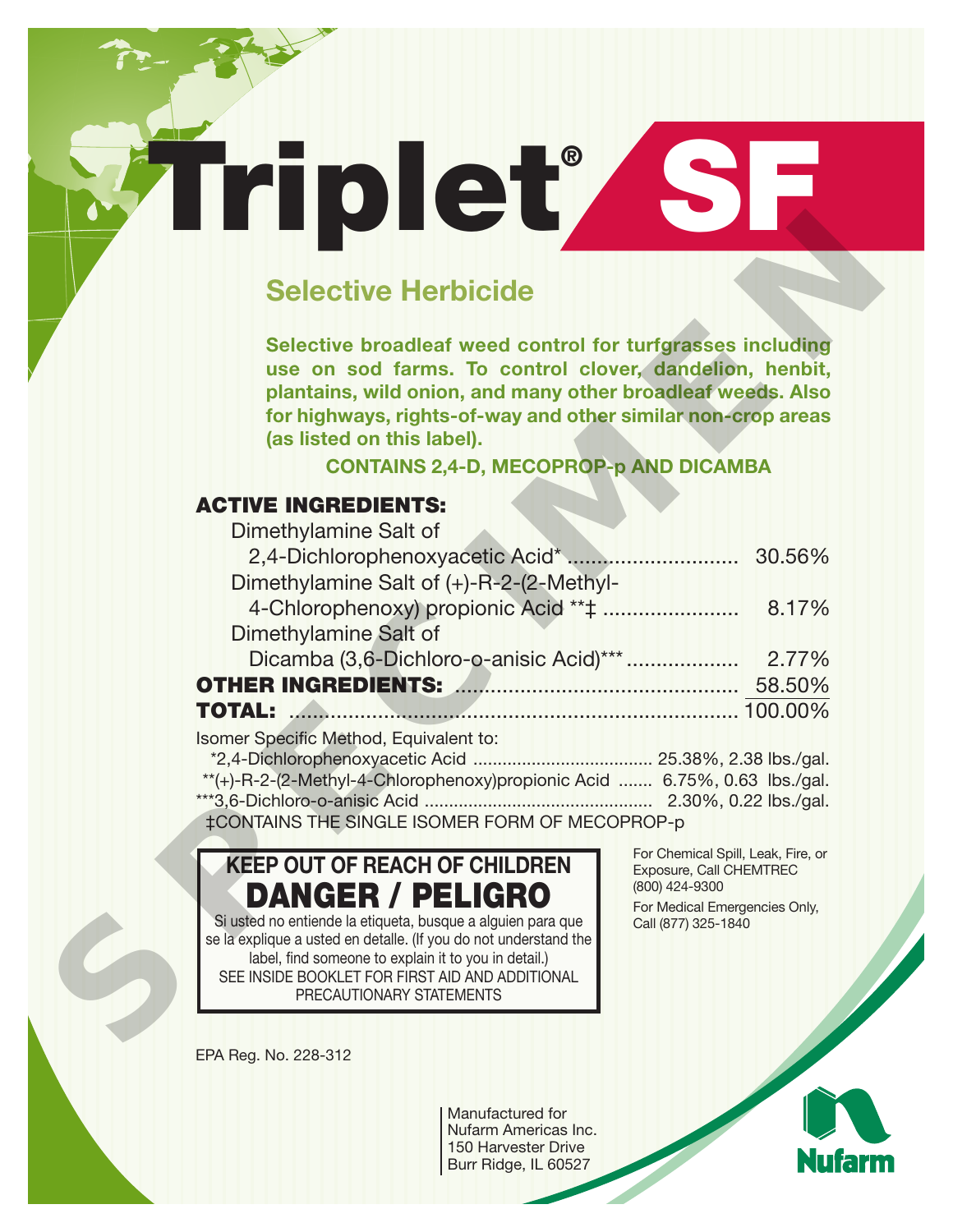## **PRECAUTIONARY STATEMENTS HAZARDS TO HUMANS AND DOMESTIC ANIMALS DANGER / PELIGRO**

Corrosive, causes irreversible eye damage. Do not get in eyes, or on skin or clothing. Harmful if swallowed.

#### **PERSONAL PROTECTIVE EQUIPMENT (PPE):**

Some materials that are chemical-resistant to this product are made of any waterproof material. If you want more options, follow the instructions for Category A on an EPA chemical-resistance category selection chart.

#### **All mixers, loaders, applicators and other handlers must wear:**

- Long-sleeved shirt and long pants
- Shoes plus socks, and
- Protective eyewear (goggles, face shield, or safety glasses)**\***
- Chemical-resistant gloves
- Chemical-resistant apron when mixing or loading, cleaning up spills or equipment, or otherwise exposed to the concentrate.
- **\*** Eye protection is not required ONLY when 5 or more parts water is used to dilute 1 part of this product.

#### **Engineering Controls Statements:**

## **USER SAFETY RECOMMENDATIONS**

#### **Users Should:**

- Wash hands, face, and arms with soap and water before eating, smoking, drinking or using the toilet.
- Remove clothing/PPE immediately if pesticide gets inside. Then wash thoroughly and put on clean clothing.
- Remove PPE immediately after handling this product. Wash the outside of gloves before removing. As soon as possible, wash thoroughly and change into clean clothing. Discard clothing and other absorbent materials that have been drenched or heavily contaminated with this product's concentrate. Do not reuse them.

| • Protective eyewear (goggles, face shield, or safety glasses)*                                                                                                                                                                                                                        |                                                                                                                                                                                                                                                                                                                                                                                                                                                                                                                                                          |  |  |  |  |  |  |
|----------------------------------------------------------------------------------------------------------------------------------------------------------------------------------------------------------------------------------------------------------------------------------------|----------------------------------------------------------------------------------------------------------------------------------------------------------------------------------------------------------------------------------------------------------------------------------------------------------------------------------------------------------------------------------------------------------------------------------------------------------------------------------------------------------------------------------------------------------|--|--|--|--|--|--|
| • Chemical-resistant gloves<br>• Chemical-resistant apron when mixing or loading, cleaning up spills or equipment, or otherwise exposed to the concentrate.                                                                                                                            |                                                                                                                                                                                                                                                                                                                                                                                                                                                                                                                                                          |  |  |  |  |  |  |
| * Eye protection is not required ONLY when 5 or more parts water is used to dilute 1 part of this product.                                                                                                                                                                             |                                                                                                                                                                                                                                                                                                                                                                                                                                                                                                                                                          |  |  |  |  |  |  |
| See engineering controls for additional requirements.                                                                                                                                                                                                                                  |                                                                                                                                                                                                                                                                                                                                                                                                                                                                                                                                                          |  |  |  |  |  |  |
|                                                                                                                                                                                                                                                                                        | Follow manufacturer's instructions for cleaning/maintaining PPE. If no such instructions for washables exist, use detergent and hot<br>water. Keep and wash PPE separately from other laundry. Discard clothing and other absorbent materials that have been drenched<br>or heavily contaminated with the product's concentrate. Do not reuse them.                                                                                                                                                                                                      |  |  |  |  |  |  |
| <b>Engineering Controls Statements:</b>                                                                                                                                                                                                                                                |                                                                                                                                                                                                                                                                                                                                                                                                                                                                                                                                                          |  |  |  |  |  |  |
| When handlers use closed systems, enclosed cabs, in a manner that meets the requirements listed in the Worker Protection<br>Standard (WPS) for agricultural pesticides [40 CFR 170.240 (d) (4-6)], the handler PPE requirements may be reduced or modified<br>as specified in the WPS. |                                                                                                                                                                                                                                                                                                                                                                                                                                                                                                                                                          |  |  |  |  |  |  |
| <b>USER SAFETY RECOMMENDATIONS</b>                                                                                                                                                                                                                                                     |                                                                                                                                                                                                                                                                                                                                                                                                                                                                                                                                                          |  |  |  |  |  |  |
| <b>Users Should:</b>                                                                                                                                                                                                                                                                   | . Wash hands, face, and arms with soap and water before eating, smoking, drinking or using the toilet.<br>• Remove clothing/PPE immediately if pesticide gets inside. Then wash thoroughly and put on clean clothing.<br>• Remove PPE immediately after handling this product. Wash the outside of gloves before removing. As soon as possible, wash<br>thoroughly and change into clean clothing. Discard clothing and other absorbent materials that have been drenched or heavily<br>contaminated with this product's concentrate. Do not reuse them. |  |  |  |  |  |  |
| <b>FIRST AID</b>                                                                                                                                                                                                                                                                       |                                                                                                                                                                                                                                                                                                                                                                                                                                                                                                                                                          |  |  |  |  |  |  |
| <b>IF IN EYES</b>                                                                                                                                                                                                                                                                      | . Hold eye open and rinse slowly and gently with water for 15 to 20 minutes.<br>. Remove contact lenses, if present, after the first 5 minutes, then continue rinsing eye.<br>• Call a poison control center or doctor for treatment advice.                                                                                                                                                                                                                                                                                                             |  |  |  |  |  |  |
| <b>IF SWALLOWED</b>                                                                                                                                                                                                                                                                    | · Call a poison control center or doctor immediately for treatment advice.<br>. Have person sip a glass of water if able to swallow.<br>. Do not induce vomiting unless told to do so by a poison control center or doctor.<br>. Do not give anything by mouth to an unconscious person.                                                                                                                                                                                                                                                                 |  |  |  |  |  |  |
| IF ON SKIN OR CLOTHING                                                                                                                                                                                                                                                                 | · Take off contaminated clothing.<br>. Rinse skin immediately with plenty of water for 15 to 20 minutes.<br>• Call a poison control center or doctor for treatment advice.                                                                                                                                                                                                                                                                                                                                                                               |  |  |  |  |  |  |
|                                                                                                                                                                                                                                                                                        | <b>HOT LINE NUMBER</b><br>Have the product container or label with you when calling a poison control center or doctor, or going for treatment. You may also                                                                                                                                                                                                                                                                                                                                                                                              |  |  |  |  |  |  |
| contact 1-877-325-1840 for emergency medical treatment information.                                                                                                                                                                                                                    |                                                                                                                                                                                                                                                                                                                                                                                                                                                                                                                                                          |  |  |  |  |  |  |
| <b>NOTE TO PHYSICIAN</b><br>Probable mucosal damage may contraindicate the use of gastric lavage.                                                                                                                                                                                      |                                                                                                                                                                                                                                                                                                                                                                                                                                                                                                                                                          |  |  |  |  |  |  |
|                                                                                                                                                                                                                                                                                        |                                                                                                                                                                                                                                                                                                                                                                                                                                                                                                                                                          |  |  |  |  |  |  |

#### **NOTE TO PHYSICIAN**

## **ENVIRONMENTAL HAZARDS**

This product is toxic to fish and aquatic invertebrates and may adversely affect non-target plants. Do not apply directly to water, to areas where surface water is present, or to intertidal areas below the mean high water mark. Drift and runoff may be hazardous to aquatic organisms in water adjacent to treated areas. Do not contaminate water when disposing of equipment wash waters or rinsate.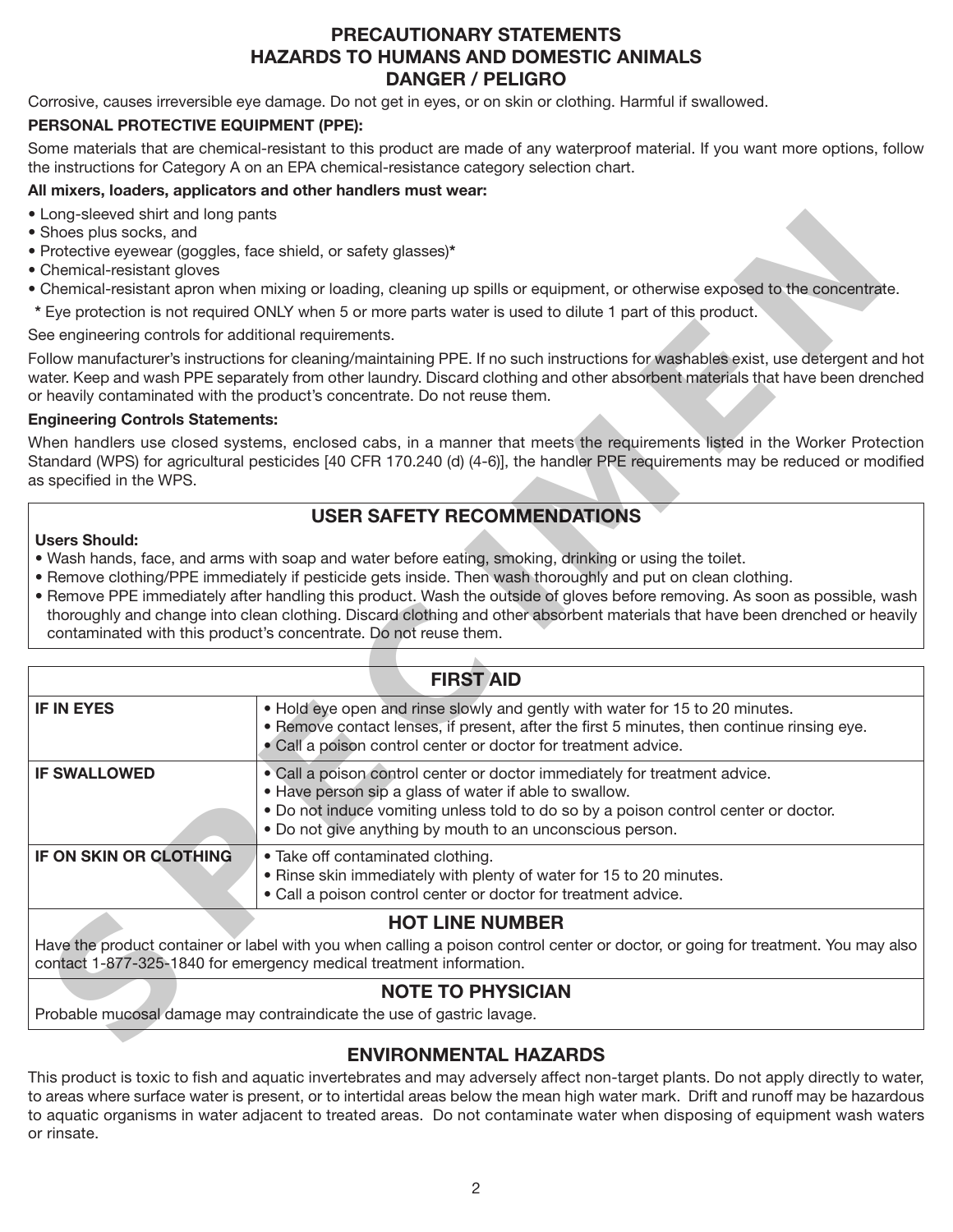This product has properties and characteristics associated with chemicals detected in groundwater. The use of this product in areas where soils are permeable, particularly where the water table is shallow, may result in ground water containment. Application around a cistern or well may result in contamination of drinking water or groundwater.

Most cases of groundwater contamination involving phenoxy herbicides such as 2,4-D and MCPP-p have been associated with mixing/loading and disposal sites. Caution should be exercised when handling these herbicides at such sites to prevent contamination of groundwater supplies. Use of the closed systems for mixing or transferring this pesticide will reduce the probability of spills. Placement of the mixing/loading equipment on an impervious pad to contain spills will help prevent groundwater contamination.

### **DIRECTIONS FOR USE**

It is a violation of Federal law to use this product in a manner inconsistent with its labeling. READ ENTIRE LABEL BEFORE USING THIS PRODUCT. USE STRICTLY IN ACCORDANCE WITH LABEL PRECAUTIONARY STATEMENTS AND DIRECTIONS.

This product is for use on Ornamental Turf Lawns (Residential, Industrial and Institutional), Parks, Cemeteries, Athletic Fields and Golf Courses (Fairways, Aprons, Tees and Roughs) and similar turf areas. Also for use on Sod Farms. For turf use, the maximum number of broadcast applications per treatment site is 2 per year. Product should not be used in or near greenhouses.

Do not apply this product in a way that will contact workers or other persons, either directly or through drift. Only protected handlers may be in the area during application. For any requirements specific to your State or Tribe, consult the agency responsible for pesticide regulation.

Aerial application is prohibited.

Use of this product in certain portions of California, Oregon and Washington is subject to the January 22, 2004 Order for injunctive relief in Washington Toxics Coalition, et al. v. EPA, C01-0132C, (W.D. WA). For further information, please refer to http://www.epa.gov/espp.

### **AGRICULTURAL USE REQUIREMENTS**

Use this product only in accordance with its labeling and with the Worker Protection Standard, 40 CFR Part 170. This Standard contains requirements for the protection of agricultural workers on farms, forests, nurseries, and greenhouses, and handlers of agricultural pesticides. It contains requirements for training, decontamination, notification, and emergency assistance. It also contains specific instructions and exceptions pertaining to the statements on this label about Personal Protective Equipment (PPE) and restricted-entry interval. The requirements in this box only apply to uses of this product that are covered by the Worker Protection Standard. Do not enter or allow worker entry into treated areas during the restricted-entry interval (REI) of 48 hours. Its PHOLICE. USE SHIGHLY IN A CCOHOLANCE WITH LABEL PHECAUTIONALY SIX RIENEATS<br>In product is for use on Ornumental Turf Lawns (Residential, industrial and institutional). Parks, Centralizes, ANIFELIONS<br>in product is for us

PPE required for early entry to treated areas that is permitted under the Worker Protection Standard and that involves contact with anything that has been treated, such as plants, soil, or water, is: coveralls over short-sleeved shirt and short pants, waterproof gloves, chemical-resistant footwear plus socks, protective eyewear and chemical-resistant headgear for overhead exposure.

## **NON-AGRICULTURAL USE REQUIREMENTS**

The requirements in this box apply to uses of this product that are NOT within the scope of the Worker Protection Standard for agricultural pesticides (40 CFR Part 170). The WPS applies when this product is used to produce agricultural plants on farms, forests, nurseries, or greenhouses. Do not allow people (other than applicator) or pets on treatment area during application. Do not enter treatment areas until spray has dried.

## **SPRAY DRIFT MANAGEMENT**

A variety of factors including weather conditions (e.g., wind direction, wind speed, temperature, relative humidity) and method of application can influence pesticide drift. The applicator must evaluate all factors and make appropriate adjustments when applying this product.

#### **Droplet Size**

Use a medium or coarser spray nozzles according to ASAE (S572) definition for standard nozzles or a volume mean diameter of 300 microns or greater for spinning atomizer nozzles.

#### **Wind Speed**

Do not apply at wind speeds greater than 10 mph. Only apply this product if the wind direction favors an on target deposition and there are not sensitive areas (including, but not limited to residential areas, bodies of water, known habitat for nontarget species, nontarget crops) within 250 feet downwind.

#### **Temperature Inversions**

If applying at wind speeds less than 3 mph, the applicator must determine if: 1) conditions of temperature inversion exist, or 2) stable atmospheric conditions exist at or below nozzle height. Do not make applications into areas of temperature inversions or stable atmospheric conditions.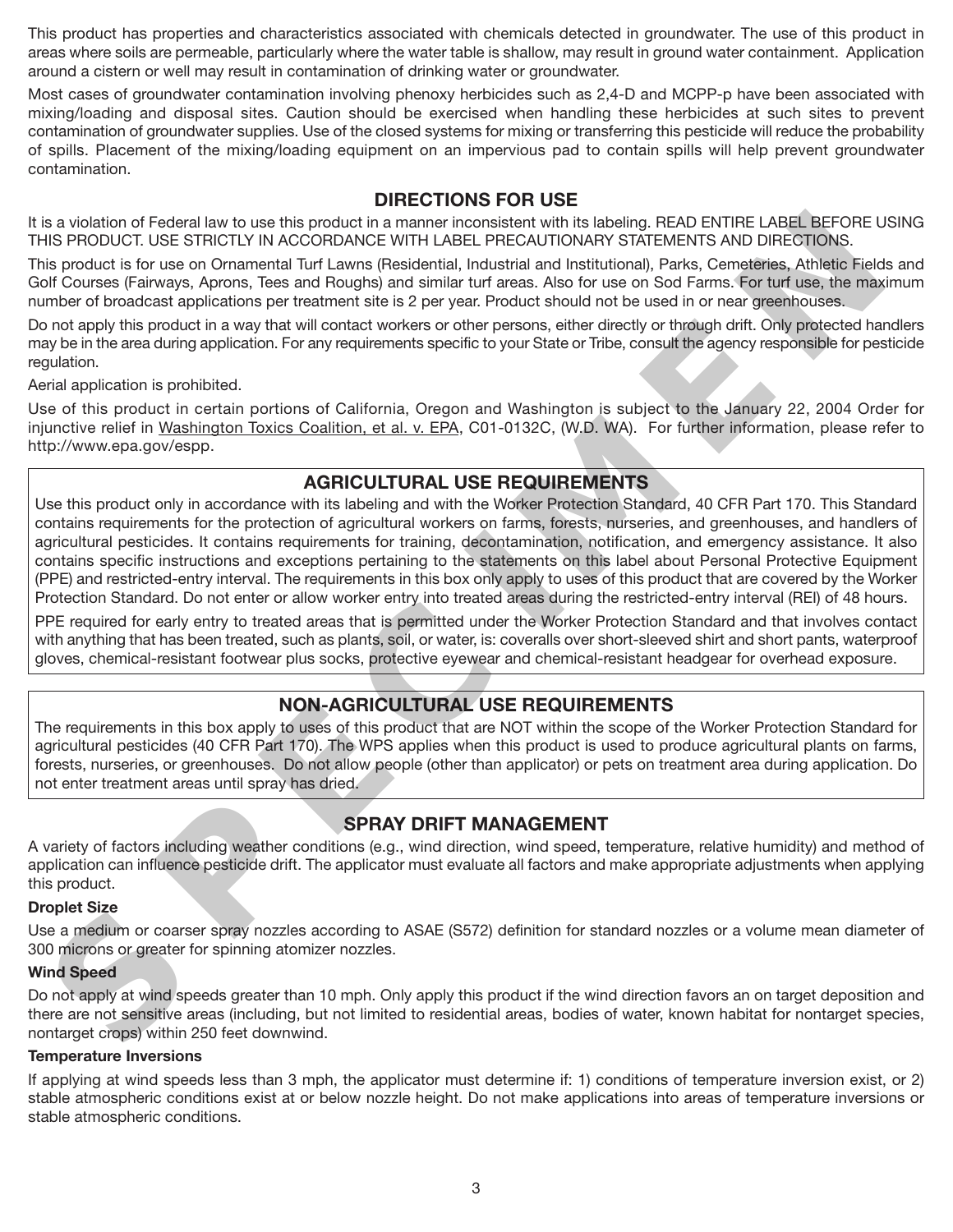#### **Susceptible Plants**

Do not apply under circumstances where spray drift may occur to food, forage, or other plantings that might be damaged or crops thereof rendered unfit for sale, use or consumption. Susceptible crops include, but are not limited to, cotton, okra, flowers, grapes (in growing stage), fruit trees (foliage), soybeans (vegetative stage), ornamentals, sunflowers, tomatoes, beans, and other vegetables, or tobacco. Small amounts of spray drift that might not be visible may injure susceptible broadleaf plants.

#### **Other State and Local Requirements**

Applicators must follow all state and local pesticide drift requirements regarding application of 2,4-D herbicides. Where states have more stringent regulations, they must be observed.

#### **Equipment**

All ground application equipment must be properly maintained and calibrated using appropriate carriers or surrogates. Do not apply with a nozzle height greater than 4 feet above the crop canopy.

#### **USE PRECAUTIONS**

Avoid mist to vegetables, flowers, ornamentals, shrubs, trees and other desirable plants. Do not pour spray solutions near these plants. Do not spray on carpetgrass, dichondra nor on lawns or turf where desirable clovers are present. Avoid fine mists. Except as noted, use only lawn-type sprayers. Coarse sprays are less likely to "wind-drift". Use coarse spray droplets. Do not spray roots of ornamentals and trees. Do not exceed specified dosages for any area; be particularly careful within the dripline of trees and other species. Do not apply to newly seeded grasses until well established. Avoid broadcast applications when air temperature exceeds 90°F. When using small, spot treatment applications in temperature over 90°F, turf injury may occur. this nozzle height greater than 4 feet above the crop carrery.<br>
SUSE PRECAUTIONS<br>
cold mist to vegetables, flowes, remembed, showes, remembed by the winter distribution of the state of the state of the coll of the collecti

When treating Carpetgrass, avoid broadcast applications when air temperature exceeds 80°F. When air temperatures exceed 80°F, limit application to spot treatment only.

Apply only to dormant St. Augustine (Common, Raleigh and Seville varieties grown in Texas, Louisiana, Mississippi only) and dormant Centipede grasses (Texas, Louisiana, Mississippi only).

Avoid applying during excessively dry or hot periods unless irrigation is used. For optimum results: (1) turf should not be mowed for 1 to 2 days before and after application; (2) do not apply if rain is expected within 4 hours after the application, delay irrigation cycle for 24 hours. Reseed no sooner than three to four weeks after application of this product. Failure to observe all precautions may result in injury to turf and/or susceptible plants.

This product can be mixed with some liquid fertilizers or liquid iron materials. Because liquid fertilizer and liquid iron differ in pH, free ammonia content, density, salt concentration and percentage of water, a compatibility test is recommended prior to mixing in application equipment. All regulations, either State or Federal, relating to the application of liquid fertilizers or liquid iron and this product must be strictly followed.

**Bedstraw** Black medic Buckhorn Burdock **Chicory Chickweed Clover Dandelion** Dock Ground ivy Healall **Henbit** 

#### **WEEDS CONTROLLED**

Knotweed Lambsquarter Lespedeza Mallow **Morningglory Peppergrass** Pigweed Plantain Poison ivy Poison oak Purslane Ragweed

Sheep sorrel Shepherdspurse Speedwell Spurge Wild carrot Wild garlic Wild lettuce Wild onion Yarrow and other broadleaf weeds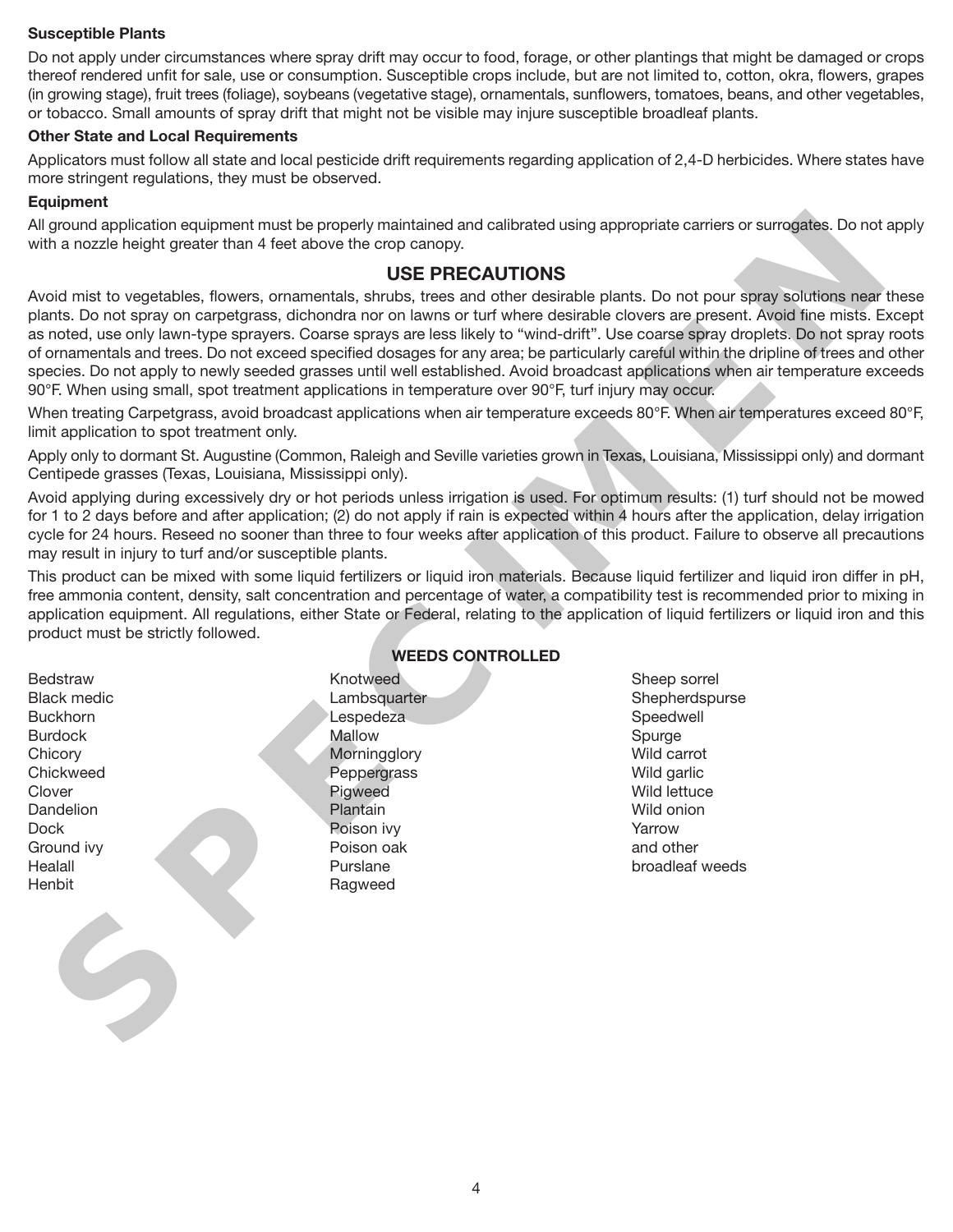## **TURF, ORNAMENTAL**

**(golf courses, cemeteries, parks, sports fields, turfgrass, lawns and other grass areas) AND**

**TURF (grown for seed or sod)**

**APPLICATION RATES**

| <b>SITE</b>                                                                                                                                                                                                                                                                                                                                                                                                                                                                                                                                                      | <b>USE RATE</b><br>(Fluid<br>Ounces) | <b>SPRAY</b><br><b>VOLUME</b><br>(Gallons) | <b>USE RATE</b><br>(Pints) | <b>SPRAY</b><br><b>VOLUME</b><br>(Gallons) | <b>USE DIRECTIONS</b>                                                                                                                                                                                                                                |
|------------------------------------------------------------------------------------------------------------------------------------------------------------------------------------------------------------------------------------------------------------------------------------------------------------------------------------------------------------------------------------------------------------------------------------------------------------------------------------------------------------------------------------------------------------------|--------------------------------------|--------------------------------------------|----------------------------|--------------------------------------------|------------------------------------------------------------------------------------------------------------------------------------------------------------------------------------------------------------------------------------------------------|
|                                                                                                                                                                                                                                                                                                                                                                                                                                                                                                                                                                  | PER 1,000 SQ. FT.                    |                                            | <b>PER ACRE</b>            |                                            |                                                                                                                                                                                                                                                      |
| Bahiagrass,<br>Bluegrass,                                                                                                                                                                                                                                                                                                                                                                                                                                                                                                                                        | 1.1 to 1.5                           | 0.5 to 5                                   | $3$ to $4$                 | 5 to 220                                   | <b>Normal Applications</b><br>For Professional Lawn Maintenance - Higher                                                                                                                                                                             |
| <b>Common</b><br>Bermudagrass,<br>Fescue, Ryegrass,<br><b>Zoysiagrass</b>                                                                                                                                                                                                                                                                                                                                                                                                                                                                                        |                                      |                                            |                            |                                            | water volumes may be used when tank-mixed with<br>a turf fertilizer. Follow fertilizer labels for proper<br>amounts to add.                                                                                                                          |
|                                                                                                                                                                                                                                                                                                                                                                                                                                                                                                                                                                  |                                      |                                            |                            |                                            | Use reduced rates if grass is stressed from heat<br>or drought. Exercise care when applying during<br>growth stages from dormancy to green-up and<br>from green-up to dormancy. Some temporary<br>discoloration may occur on warm season<br>grasses. |
|                                                                                                                                                                                                                                                                                                                                                                                                                                                                                                                                                                  |                                      |                                            |                            |                                            | If Bermudagrass is dormant, up to 4 pints per<br>acre may be used. However, some hybrid<br>Bermudagrasses may be sensitive to this<br>product. Contact your local extension service<br>weed control specialist.                                      |
| <b>Dormant St.</b><br><b>Augustine (Common,</b><br><b>Raleigh and Seville</b><br>varieties grown in<br>Texas, Louisiana,<br>Mississippi only).                                                                                                                                                                                                                                                                                                                                                                                                                   | $0.75$ to<br>0.90<br>Maximum         | $1$ to $5$                                 | 2 to 2.5<br>Maximum        | 40 to 200                                  | Use reduced rates if grass is stressed from heat<br>or drought. Exercise care when applying during<br>growth stages from dormancy to green-up and<br>from green-up to dormancy. Some temporary<br>discoloration may occur on warm season<br>grasses. |
| <b>Dormant Centipede</b><br>grasses (Texas,<br>Louisiana, Mississippi<br>only).                                                                                                                                                                                                                                                                                                                                                                                                                                                                                  |                                      |                                            |                            |                                            |                                                                                                                                                                                                                                                      |
| <b>Bentgrass</b><br>(Putting and Bowling<br>Greens)                                                                                                                                                                                                                                                                                                                                                                                                                                                                                                              | 0.67<br>Maximum                      | 3.3                                        | 1.8<br>Maximum             | 145                                        | Apply on closely mowed Bentgrass, preferably in<br>May or mid-August through September. Slight<br>turf yellowing will disappear after about one<br>week.                                                                                             |
|                                                                                                                                                                                                                                                                                                                                                                                                                                                                                                                                                                  |                                      |                                            |                            |                                            | On closely mowed golf course fairways and tees<br>or bowling greens - apply when weeds are<br>actively growing and temperatures are low.<br>Exercise care to avoid over application to prevent<br>injury. Temporary discoloration may occur.         |
| NOTE: Care should be taken to avoid overdosing Bentgrass or injury may result. Large volumes of spray water (i.e. one fluid<br>ounce in 5 gallons of water per 1,500 square feet) will aid in obtaining uniform coverage. If hand-type sprayers are used, it is<br>preferable to use a single nozzle sprayer rather than a multiple nozzle boom as sideways application with a boom where the<br>spray from more than one nozzle is allowed to fall on the same area will result in heavy local over-application and subsequent<br>turf discoloration or injury. |                                      |                                            |                            |                                            |                                                                                                                                                                                                                                                      |

Ornamental Turf: Maximum single application rate is 5 pints product (1.49 lbs 2,4-D ae) per acre. Maximum yearly application rate is 10 pints product (2.97 lbs 2,4-D ae) per acre. Make no more than 2 applications per year.

Turf Grown for Seed/Sod: Maximum single application rate is 6.5 pints product (1.93 lbs 2,4-D ae) per acre. Maximum yearly application rate is 13 pints product (3.87 lbs 2,4-D ae) per acre. Make no more than 2 applications per year. Minimum interval of 30 days between applications.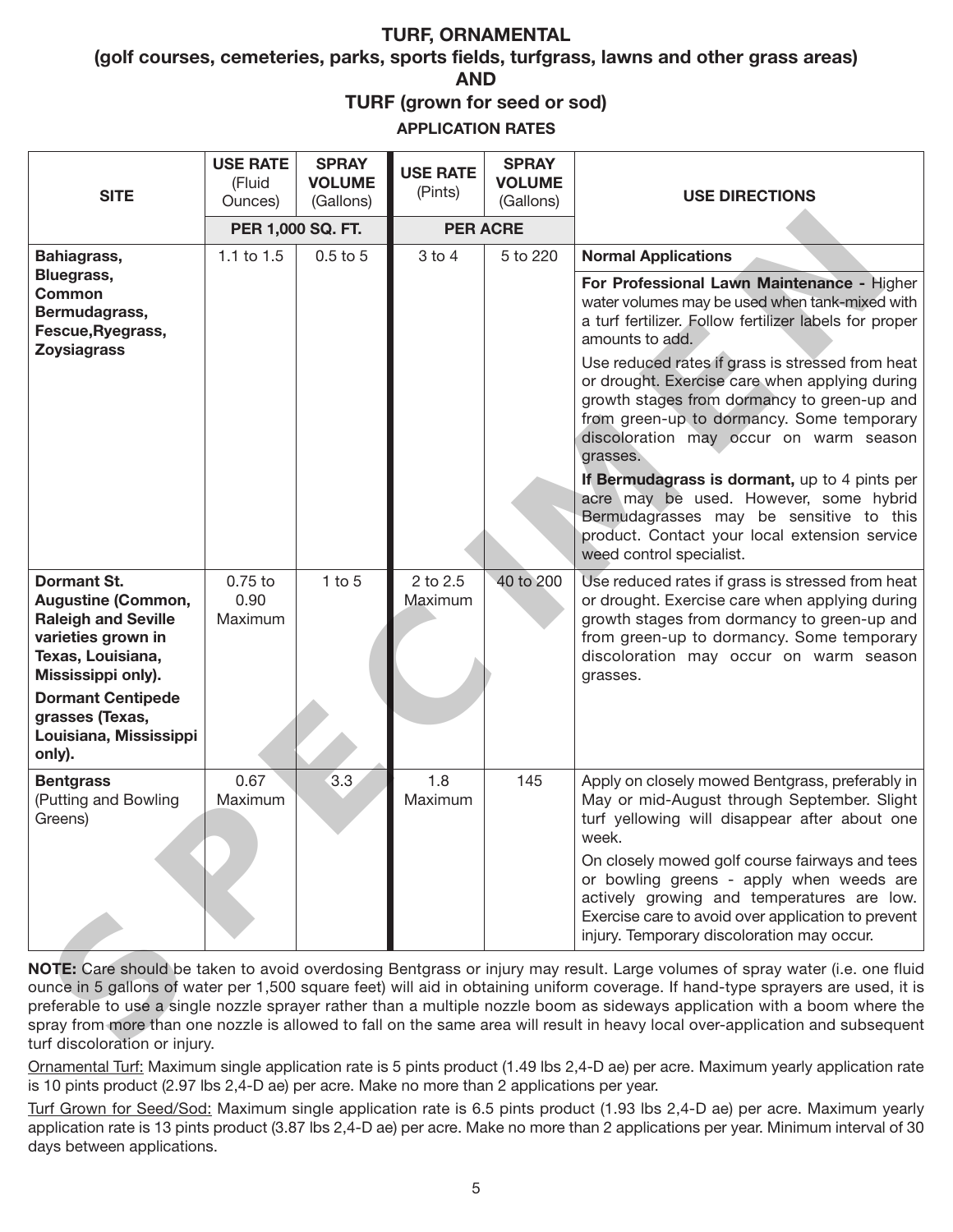#### **LOW VOLUME SPRAY APPLICATION EQUIPMENT**

|                                                                                                                                                                                                                       |                                                                  | <b>USE RATE</b>             |                                                                                                                                                          |                                                                                                                                                                                                                                                                                                                                                                                                                                                                                                                                                                                                                                                                                     |  |  |
|-----------------------------------------------------------------------------------------------------------------------------------------------------------------------------------------------------------------------|------------------------------------------------------------------|-----------------------------|----------------------------------------------------------------------------------------------------------------------------------------------------------|-------------------------------------------------------------------------------------------------------------------------------------------------------------------------------------------------------------------------------------------------------------------------------------------------------------------------------------------------------------------------------------------------------------------------------------------------------------------------------------------------------------------------------------------------------------------------------------------------------------------------------------------------------------------------------------|--|--|
| <b>EQUIPMENT</b><br><b>APPLICATION</b>                                                                                                                                                                                | <b>Fluid</b><br><b>Ounces</b><br>per 1,000<br><b>Square Feet</b> | <b>Pints</b><br>per<br>Acre | <b>USE DIRECTIONS</b>                                                                                                                                    |                                                                                                                                                                                                                                                                                                                                                                                                                                                                                                                                                                                                                                                                                     |  |  |
| <b>Controlled</b><br>Cool season<br>grasses<br><b>Droplet</b><br>Applicators (CDA),<br><b>Atomizers and</b><br>Listed warm<br><b>Spinning Disk</b><br>season grasses<br><b>Applicators</b>                            | 1.1 to 1.5                                                       | $3$ to $4$                  | Use in sufficient water to assure coverage (1 to 4 gallons of<br>water per acre is normal for this type of equipment). Do not<br>overlap spray patterns. |                                                                                                                                                                                                                                                                                                                                                                                                                                                                                                                                                                                                                                                                                     |  |  |
|                                                                                                                                                                                                                       |                                                                  | 0.75 to 0.9                 | 2 to 2.5                                                                                                                                                 | Use in sufficient water to assure coverage (1 to 4 gallons of<br>water per acre is normal for this type of equipment); and follow<br>CDA spray instructions for cool season grasses. Use reduced<br>rates if grass is stressed from heat, drought, etc.                                                                                                                                                                                                                                                                                                                                                                                                                             |  |  |
| <b>Lower Volume</b><br><b>Equipment</b>                                                                                                                                                                               | Cool Season<br>and Listed<br>Warm Season<br>Grasses              | 1.1 to 1.5                  | $3$ to $4$                                                                                                                                               | Use as little as 5 gallons of water per acre. Use only application<br>equipment that is capable of spreading a uniform droplet,<br>wetting each weed surface.                                                                                                                                                                                                                                                                                                                                                                                                                                                                                                                       |  |  |
| <b>NON-CROPLAND</b>                                                                                                                                                                                                   |                                                                  |                             |                                                                                                                                                          |                                                                                                                                                                                                                                                                                                                                                                                                                                                                                                                                                                                                                                                                                     |  |  |
|                                                                                                                                                                                                                       |                                                                  |                             |                                                                                                                                                          | (fencerows, hedgerows, roadsides, ditches, rights-of-way, utility, powerlines, railroads, airports, and industrial sites)                                                                                                                                                                                                                                                                                                                                                                                                                                                                                                                                                           |  |  |
|                                                                                                                                                                                                                       |                                                                  |                             |                                                                                                                                                          | Applications to non-cropland areas are not applicable to treatment of commercial timber or other plants being grown for sale or                                                                                                                                                                                                                                                                                                                                                                                                                                                                                                                                                     |  |  |
| other commercial use, or for commercial seed production, or for research purposes.                                                                                                                                    |                                                                  |                             |                                                                                                                                                          |                                                                                                                                                                                                                                                                                                                                                                                                                                                                                                                                                                                                                                                                                     |  |  |
|                                                                                                                                                                                                                       |                                                                  |                             |                                                                                                                                                          | Roadsides (including aprons and guardrails), rights-of-way and other similar non-crop areas: For control of broadleaf weeds,<br>mix at a rate of 1.5 to 3.5 quarts of this product per acre in enough water to wet all parts of the foliage. This may require 50 to 300                                                                                                                                                                                                                                                                                                                                                                                                             |  |  |
| thoroughly wet all foliage.                                                                                                                                                                                           |                                                                  |                             |                                                                                                                                                          | gallons of water per acre. This mixture will cover 43,560 square feet. Thoroughly saturate all weeds with spray mixture. Apply any<br>time between the time when plants come into full leaf (spring) to when the plants begin to go dormant. Best results are obtained<br>when weeds are young and actively growing. Do not cut weeds until herbicide has translocated throughout the plant causing root<br>death. For small broadleaf weeds, use the lower rate. Heavy, dense stands require the higher rate with the high water volume. For<br>small (spot) applications with small tank sprayers, apply at the rate of 4 ounces of this product per gallon of water and spray to |  |  |
| Annual/Perennial Control: Make no more than 2 applications per year.                                                                                                                                                  |                                                                  |                             |                                                                                                                                                          |                                                                                                                                                                                                                                                                                                                                                                                                                                                                                                                                                                                                                                                                                     |  |  |
| may be anticipated on the more resistant species.                                                                                                                                                                     |                                                                  |                             |                                                                                                                                                          | For control of woody plants, apply to both stems and foliage any time from the time foliage is completely matured until the time<br>plants start to go dormant. All leaves, stems and suckers must be completely wet to the ground line for effective control. Regrowth                                                                                                                                                                                                                                                                                                                                                                                                             |  |  |
|                                                                                                                                                                                                                       |                                                                  |                             |                                                                                                                                                          | Woody Brush: Add 1 to 1.5 gallons of this product per acre to wet all parts of the brush foliage, stem and bark. This may require<br>up to 200 to 600 gallons of water per 43,560 square feet depending upon the height and thickness of the brush. Mix thoroughly<br>before spraying. The 1.5 gallon rate is applicable to spot treatment (an area of less than 1,000 square feet) applications only.                                                                                                                                                                                                                                                                              |  |  |
| Woody Plant Control: Make no more than 1 application per year.                                                                                                                                                        |                                                                  |                             |                                                                                                                                                          |                                                                                                                                                                                                                                                                                                                                                                                                                                                                                                                                                                                                                                                                                     |  |  |
| This product will either kill, control or suppress the weeds listed in the label booklet for this product. Some of these species may<br>require repeat spot applications even under ideal conditions for application. |                                                                  |                             |                                                                                                                                                          |                                                                                                                                                                                                                                                                                                                                                                                                                                                                                                                                                                                                                                                                                     |  |  |
|                                                                                                                                                                                                                       |                                                                  |                             |                                                                                                                                                          | Maximum Seasonal Application Rate to non-crop sites is 4 pounds 2,4-D Acid equivalent per acre per application site.                                                                                                                                                                                                                                                                                                                                                                                                                                                                                                                                                                |  |  |
|                                                                                                                                                                                                                       |                                                                  |                             |                                                                                                                                                          |                                                                                                                                                                                                                                                                                                                                                                                                                                                                                                                                                                                                                                                                                     |  |  |

## **NON-CROPLAND**